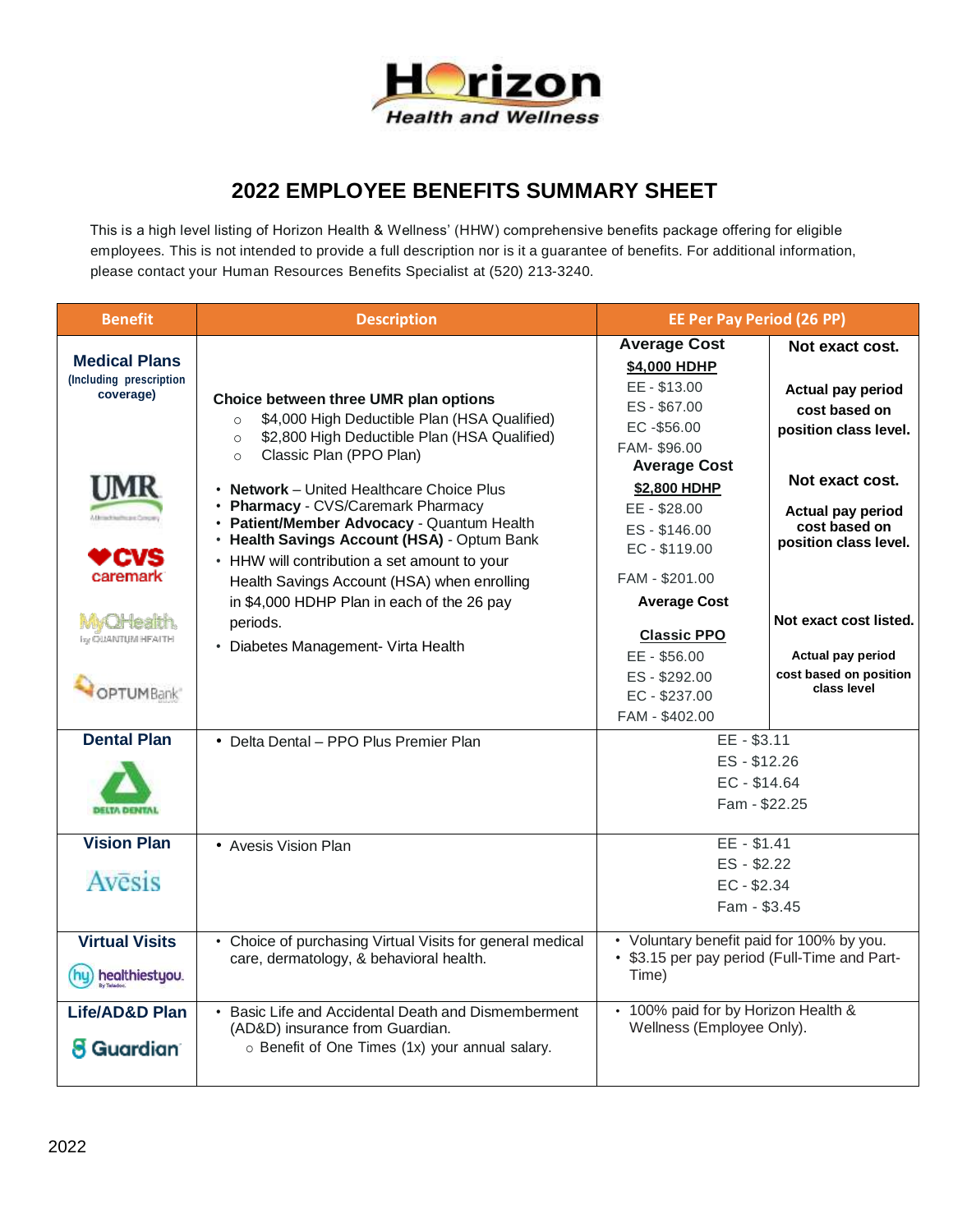

| <b>Voluntary</b><br>Life/AD&D Plan<br><b>8 Guardian</b>                                     | • You have the choice of purchase additional Life and<br>AD&D Coverage beyond what HHW provides.<br>• Guardian guarantee issues up to \$100,000 in<br>coverage, if under age 65, during your initial<br>enrollment period, which means you can't be turned<br>down for coverage based on medical history.                                      | • Voluntary benefit paid for 100% by you<br>(Employee Only - Family Coverage).<br>• For pricing refer to the Guardian Voluntary<br>Life Benefit Summary or the 2021 HHW<br>Employee Benefits Guide.                                                                                     |
|---------------------------------------------------------------------------------------------|------------------------------------------------------------------------------------------------------------------------------------------------------------------------------------------------------------------------------------------------------------------------------------------------------------------------------------------------|-----------------------------------------------------------------------------------------------------------------------------------------------------------------------------------------------------------------------------------------------------------------------------------------|
| <b>Short Term &amp;</b><br><b>Long Term</b><br><b>Disability Plans</b><br><b>8 Guardian</b> | • Choice between two Short-Term Disability options:<br>50% of basic weekly earnings<br>$\circ$<br>60% of basic weekly earnings<br>$\circ$<br>• Choice between two Long-Term Disability options:<br>50% of basic monthly earnings<br>$\circ$<br>60% of basic monthly earnings<br>$\circ$                                                        | • Voluntary benefit paid for 100% by you.<br>(Employee Only).<br>• For pricing, refer to the Guardian Benefit<br>Summaries or the 2021 HHW Employee<br>Benefits Guide.                                                                                                                  |
| <b>Additional</b><br><b>Voluntary</b><br><b>Plans</b><br>Affac.                             | • Choice of purchasing through Aflac:<br><b>Accident Plan</b><br>$\circ$<br><b>Critical Illness Plan</b><br>$\circ$<br>Hospital Indemnity Plan<br>$\circ$                                                                                                                                                                                      | • Voluntary benefit paid for 100% by you.<br>(Employee Only - Family Coverage).<br>• Refer to the 2021 HHW Employee Benefit<br>Guide for contact information.                                                                                                                           |
| <b>Employee</b><br><b>Assistance</b><br>Program<br>Cura <b>G</b> Linc<br><b>HEALTHCARE</b>  | • Curalinc Employee Assistance Program (EAP)<br>o SupportLinc provides a confidential, case<br>management approach to working constructively<br>with employees who experience personal and<br>work-related problems                                                                                                                            | • 100% paid for by Horizon Health &<br>Wellness for employees and their families.<br>• Refer to the 2021 HHW Employee Benefit<br>Guide for contact information.                                                                                                                         |
| <b>Wellness Portal</b><br>HealthyLife*                                                      | • Healthy Life Wellness Portal through American<br>Institute of Preventive Medicine (AIPM).<br>The Portal is designed to assist you on your<br>$\circ$<br>wellness journey. The tools within the portal can<br>help you make good lifestyle decisions that<br>positively impact your overall well-being.<br>Corehealthylife.com/HHW<br>$\circ$ | • 100% paid for by Horizon Health &<br>Wellness.<br>• Refer to the 2021 HHW Employee Benefit<br>Guide for more information.                                                                                                                                                             |
| 401(k) Plan                                                                                 | • 401(k) Retirement Plan through Voya Financial                                                                                                                                                                                                                                                                                                | • Upon hire, you will be automatically<br>enrolled.<br>• 100% match on first 1% contribution.<br>• 50% match on 2%-6% contribution.<br>• 2 year Vesting Schedule<br>• The 401(k) accepts rollovers from other<br>qualified retirement plans such as IRA,<br>SEP IRA, 401(k) and 403(b). |

Horizon Health & Wellness offers benefits to full-time employees working a minimum of 30 hours per week. Employees and their dependents are eligible for coverage for most benefits on the first of the month following 30 days of employment.

Refer to all insurance carrier Summary Plan Descriptions, benefit summaries, and other plan documents for detailed benefit information, including limitations and exclusions.